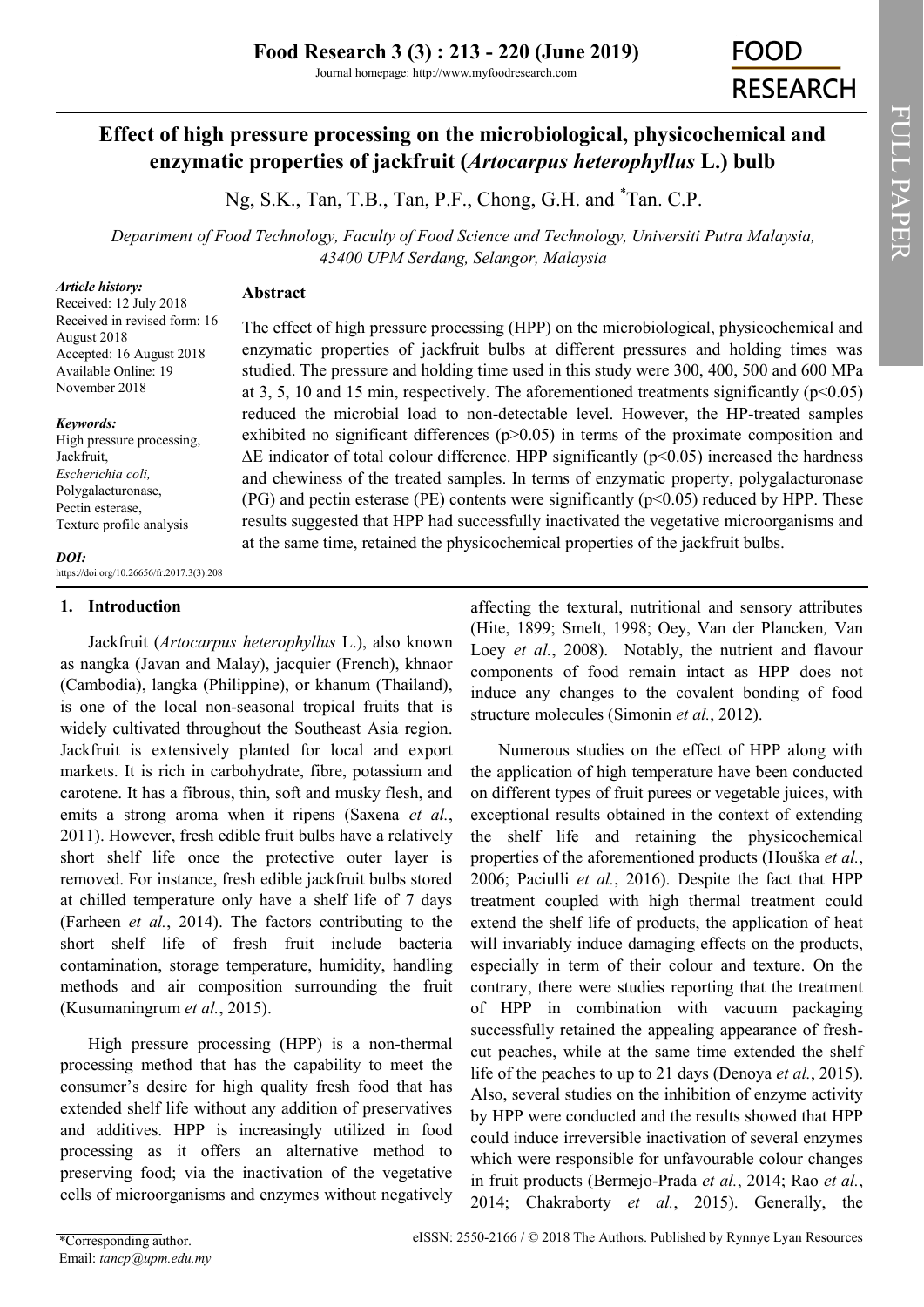aforementioned studies using HPP, without thermal treatment, showed promising outcomes on the shelf life extension of fruit products. At the same time, the appearance of the fruit products is also retained. However, to the best of our knowledge, the use of HPP on fresh jackfruit bulbs has not been investigated. The importance of this research revolved around the preservation of fresh jackfruit bulbs using HPP without any thermal treatment in order to retain the appearance of fresh jackfruit bulbs. Thus, in this study, our primary objective was to examine the effect of HPP at different pressures (300, 400, 500 and 600 MPa) and holding times (3, 5, 10 and 15 mins) on the microbiological, physicochemical and enzymatic properties of jackfruit bulbs.

#### **2. Materials and methods**

#### *2.1 Materials*

All different types of agar such as plate count agar, MacConkey agar, eosin methylene blue agar and potato dextrose agar were obtained from Merck (Darmstadt, Germany). Other chemicals such as acids  $(H<sub>2</sub>SO<sub>4</sub>, HCl)$ , alkaline (NaOH), salt buffer (NaCl, sodium acetate, borate buffer, potassium phosphate), indicator (2 cyanocetamide, bromothymol blue), solvent (hexane) that were used were of analytical grade (Merck, Darmstadt, Germany). Pectin and polygalaturonic acid were purchased from Sigma-Aldrich (St. Louis, USA).

#### *2.2 Sample preparation*

Jackfruits (*Artocarpus heterophyllus*) were provided by Duria Manufacturing Sdn. Bhd. (Kamunting, Perak). The jackfruit bulbs were manually removed from ripened jackfruits. Each product pouch contained approximately 350 g of these bulbs that was vacuum-sealed using nylon cast polypropylene and stored at chilled temperature (4° C).

#### *2.3 High pressure processing method*

Nylon-packaged samples were subjected to high pressure treatments of 300, 400, 500 and 600 MPa for 3, 5, 10 and 15 mins at room temperature using a Hiperbaric 120 processing unit (Hiperbaric España, Burgos, Spain). At the end of each treatment, the packaged samples were stored at 4°C prior to microbiological and physicochemical analyses.

#### *2.4 Microbiological analysis*

Aerobic mesophilic microorganisms, total presumptive coliform, total presumptive *Escherichia coli*  (*E. coli*), yeast and mold loads of jackfruit samples were analysed according to the FDA's Bacteriological Analytical Manual (BAM) standard methods ([Tournas](file:///C:/Users/Vivian/Downloads/FR-2018-208.docx#_ENREF_46#_ENREF_46) *et*  *al.*[, 1998;](file:///C:/Users/Vivian/Downloads/FR-2018-208.docx#_ENREF_46#_ENREF_46) Feng *et al.*[, 2002\)](file:///C:/Users/Vivian/Downloads/FR-2018-208.docx#_ENREF_15#_ENREF_15). In short, 25 g of sample was homogenized with 225 mL of 0.1% peptone water and further decimal dilutions were made with the same 0.1% peptone water. Each diluted sample (1 mL) was spreadplate onto a petri dish filled with plate count agar (PCA) and incubated at 37°C for 48 hrs. Total presumptive coliform, *E. coli*, yeast and mould loads were analysed in a similar way using MacConkey agar, eosin methylene blue (EMB) agar and potato dextrose agar (PDA), respectively. All microbial data were expressed as logarithms of number of colony forming units  $(\log_{10}$ CFU  $g^{-1}$ ).

#### *2.5 Physicochemical analysis*

#### *2.5.1 Proximate analysis*

The moisture, crude protein, ash, fiber, lipid and carbohydrate contents were determined according to the [AOAC \(1995\) m](file:///C:/Users/Vivian/Downloads/FR-2018-208.docx#_ENREF_3#_ENREF_3)ethods. The moisture content was determined according to AOAC no. 934.06 method. Crude protein content was determined based on Kjeldahl method with a conversion factor of 6.25 (AOAC no. 960.52). Ash content was determined by incineration in a muffle furnace at 550°C (AOAC no. 923.03). Total fiber content was estimated using acid/alkaline hydrolysis of insoluble residues (AOAC no. 962.09). Lipid content was determined by firstly extracting the lipid using an automated Soxtec<sup>TM</sup> 8000 extraction unit, followed by the gravimetric determination of the total fat content (AOAC no. 960.39). Finally, the carbohydrate content was calculated by deducting all the aforementioned contents from a total of 100%.

#### *2.5.2 Colour analysis*

The colour of the samples was measured using a Minolta Chroma Meter CR-410 (Konica Minolta Instrument, Osaka, Japan). The colour was expressed in *L\** value representing the lightness of the sample, *a\** value representing the redness of sample and *b\** value representing the yellowness of the sample. Hue angle, *h\**  represents the relative amounts of redness and yellowness, and was calculated using Equation (1):

$$
h^* = \tan^{-1}(b^*/a^*)
$$
 (1)

The total colour difference (∆E) was determined using the following Equation (2):

$$
\Delta E = \sqrt{(a^* - a_0^*)^2 + (b^* - b_0^*)^2 + (L^* - L_0^*)^2}
$$
 (2)

where  $L_0^*$ ,  $a_0^*$ ,  $b_0^*$  are the control values for untreated jackfruit bulbs.

#### *2.5.3 pH analysis*

Three jackfruit bulbs from each treatment were homogenized using a blender, MX-896TM (National,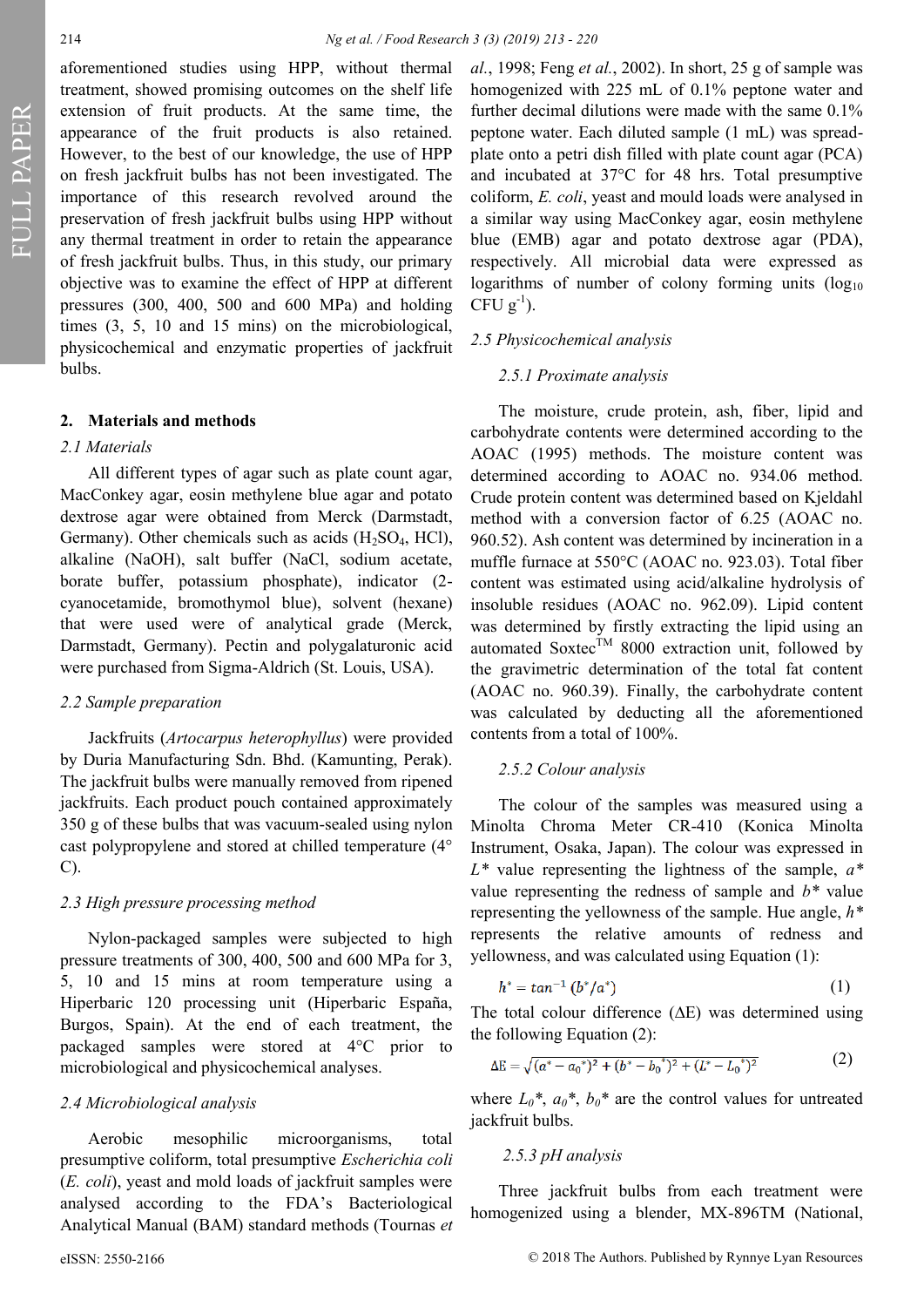Selangor, Malaysia). The pH of the samples was then determined using a pH meter, PT15 (Sartorius, China).

#### *2.5.4 Texture analysis*

The texture of the samples was analyzed using a TA-XT2*i* texture analyzer unit (Stable Micro Systems, Surrey, UK). The parameters were set according to the method described by Caner *et al.* [\(2008\),](file:///C:/Users/Vivian/Downloads/FR-2018-208.docx#_ENREF_7#_ENREF_7) with slight modifications. Briefly, the following settings were used: pre-test speed 5.0 mm/s, test speed 1.0 mm/s and posttest speed 8.0 mm/s; penetration depth of 4.0 mm and a rest period of 5 s between two cycles; and trigger force 5.0 N. A cylinder probe (2 mm diameter) was used and always returned to the trigger point prior to the second cycle. Measurements were made on three jackfruit bulbs per pack of sample. The values for hardness and chewiness were then calculated using the Exponent Stable Micro Systems version 4.0.13.0 equipment software (Stable Micro Systems, Surrey, UK).

#### *2.6 Enzyme activity*

## *2.6.1 Preparation of jackfruit samples for enzyme assays*

The extraction of polygalacturonase (PG) and pectin esterase (PE) were performed as described by [Chakraborty](file:///C:/Users/Vivian/Downloads/FR-2018-208.docx#_ENREF_8#_ENREF_8) *et al.* (2015), and [Hagerman and Austin](file:///C:/Users/Vivian/Downloads/FR-2018-208.docx#_ENREF_19#_ENREF_19)  [\(1986\),](file:///C:/Users/Vivian/Downloads/FR-2018-208.docx#_ENREF_19#_ENREF_19) respectively. In brief, PG was extracted from 3 g of homogenized sample using 30 mL of 1.2 M sodium chloride solution (pH 3) for 30 mins and centrifuged at 16000 × *g* (Thermo Fisher Scientific, Waltham, USA) for 30 mins at 4°C. Meanwhile, PE was extracted from the homogenized sample using 1.5 M sodium chloride solution for 1 h, and centrifuged at  $16000 \times g$  for 30 mins at 4°C. Crude enzyme extract was then obtained from the supernatant, which was further filtered using a 0.8 µm cellulose acetate filter paper.

#### *2.6.2 Polygalacturonase activity*

Assay of PG was performed according to the method described by [Gross \(1982\).](file:///C:/Users/Vivian/Downloads/FR-2018-208.docx#_ENREF_18#_ENREF_18) Briefly, 100 µL of the crude enzyme extract was mixed with 300  $\mu$ L of 0.3% (w/v) polygalacturonic acid solution prepared in 50 mM sodium acetate buffer at pH 5.5. The mixture was incubated at 35°C for 30 mins prior to the addition of 2 mL of 0.1 M borate buffer prepared at pH 9 and 400  $\mu$ L of 1% 2-cyanocetamide. Then, the mixture was incubated at 100°C for 10 mins. After 10 mins the mixture was cooled using an ice bath. Then, an aliquot of the mixture was measured for its absorbance at 276 nm using a spectrophotometer (Cary 60 UV-VIS, Agilent Technologies, Santa Clara, USA), against a blank buffer (aforementioned mixture without the addition of crude enzyme extract). A standard curve to calculate the

equivalent reducing sugar produced from crude enzyme was prepared using monogalacturonic acid. PG activity was expressed as the amount of reducing sugar produced per gram of protein [\(Gross, 1982\).](file:///C:/Users/Vivian/Downloads/FR-2018-208.docx#_ENREF_18#_ENREF_18)

#### *2.6.3 Pectin esterase activity*

PE activity was assayed according to the method of [Hagerman and Austin \(1986\).](file:///C:/Users/Vivian/Downloads/FR-2018-208.docx#_ENREF_19#_ENREF_19) In short, 0.1 mL of crude enzyme extract was adjusted to pH 7.5 and mixed with 2 mL of 0.5% citrus pectin and 0.2 mL of 0.01% bromothymol blue; both prepared with 0.7 mL of 0.0003 M potassium phosphate buffer at pH 7.5. The absorbance of the reaction was measured at 620 nm at 25°C. The PE activity was estimated from the slope of linear portion of the curve of reaction time against absorbance. PE activity unit is defined as the change in absorbance per minute per gram of fresh weight of sample ([Hagerman](file:///C:/Users/Vivian/Downloads/FR-2018-208.docx#_ENREF_19#_ENREF_19)  [and Austin, 1986\).](file:///C:/Users/Vivian/Downloads/FR-2018-208.docx#_ENREF_19#_ENREF_19)

#### *2.7 Statistical analysis*

All experiments were duplicated and all data were subjected to one-way analysis of variance (ANOVA) using Minitab Statistical Software Release 16.1 (Minitab Inc., PA, USA). Statistical significance at  $p<0.05$  was established using Tukey's test to evaluate the differences between mean values.

#### **3. Results and discussion**

## *3.1 Effect of HPP on microbial populations of jackfruit bulbs.*

The total plate count, coliform, *E. coli* and yeast and mould counts in untreated jackfruit bulbs were 4.38, 4.91, 3.43 and 4  $log_{10}$ CFU  $g^{-1}$ , respectively. However, for HP-treated samples, the microbial counts were all below the detection limit. After HPP at or over 300 MPa for 3 mins, the counts of microbial populations were significantly ( $p$ <0.05) reduced by 4 log cycles. These results are in accordance with the results of [Leyva](file:///C:/Users/Vivian/Downloads/FR-2018-208.docx#_ENREF_30#_ENREF_30)-Daniel *et al.* [\(2017\)](file:///C:/Users/Vivian/Downloads/FR-2018-208.docx#_ENREF_30#_ENREF_30) who reported that HPP at 600 MPa for 15 min at ambient temperature reduced the microbial load of honey to non-detectable levels. Vega-[Gálvez](file:///C:/Users/Vivian/Downloads/FR-2018-208.docx#_ENREF_49#_ENREF_49) *et al.* [\(2016\)](file:///C:/Users/Vivian/Downloads/FR-2018-208.docx#_ENREF_49#_ENREF_49) reported non-detectable levels of microbial load after gooseberry pulp subjected to designed experimental high-pressure parameters. Also, Gao *[et al.](file:///C:/Users/Vivian/Downloads/FR-2018-208.docx#_ENREF_16#_ENREF_16)* [\(2016\)](file:///C:/Users/Vivian/Downloads/FR-2018-208.docx#_ENREF_16#_ENREF_16) reported similar results where HP-treated strawberry samples showed non-detectable total aerobic bacteria and yeasts and moulds. All the aforementioned results of microbial inactivation as reported by a various group of researchers demonstrated the lethality of HPP on microorganisms. According to [Linton and Patterson](file:///C:/Users/Vivian/Downloads/FR-2018-208.docx#_ENREF_32#_ENREF_32)  [\(2000\),](file:///C:/Users/Vivian/Downloads/FR-2018-208.docx#_ENREF_32#_ENREF_32) HPP induced changes in the cell morphology and biochemical reactions inhibited genetic mechanisms and caused protein denaturation, which eventually led to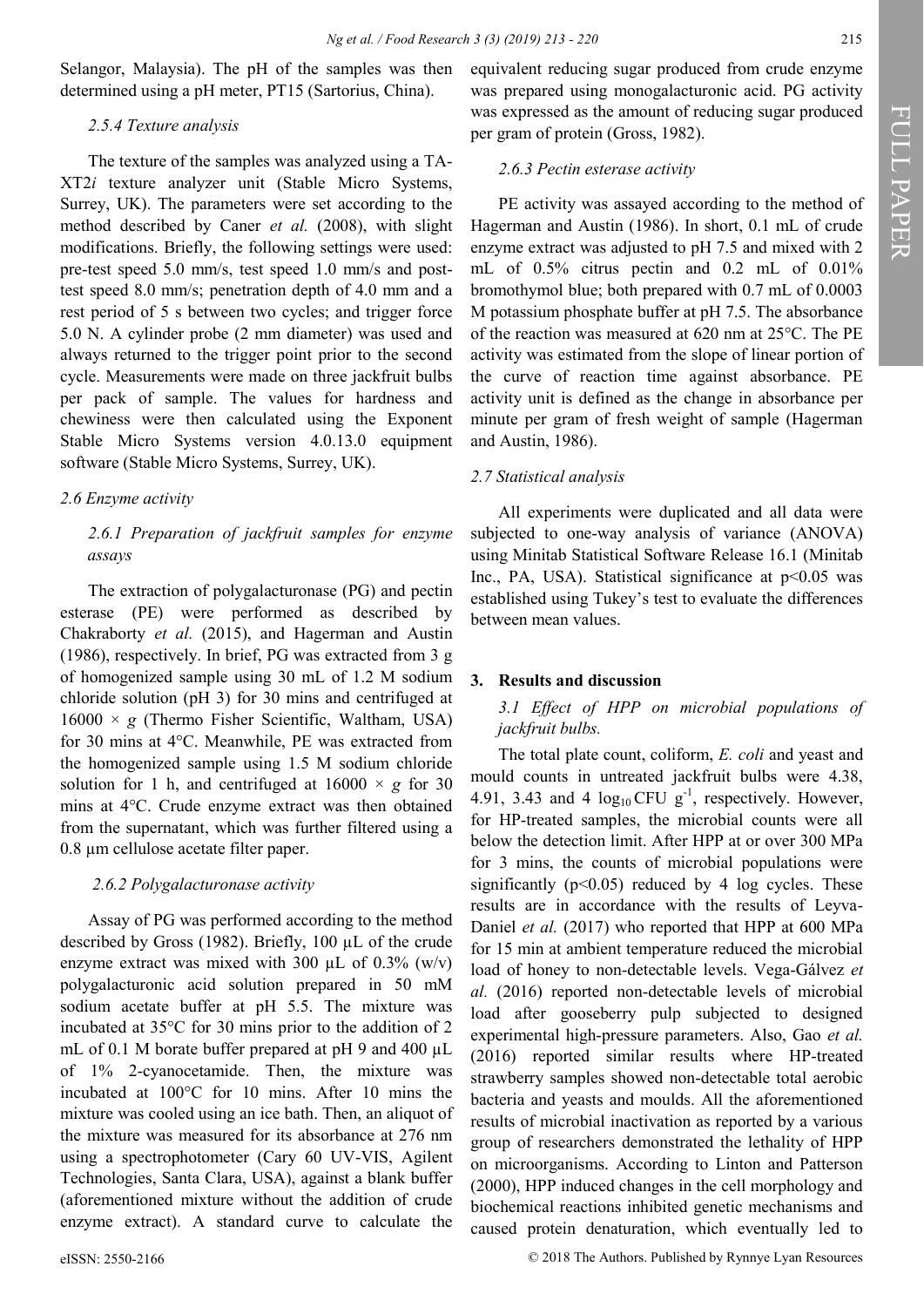FULL PAPER

microbial inactivation. However, some researches revealed that the inactivation of microorganisms via HPP might differ for different species and stages of bacteria growth. As revealed by Daher *et al.* [\(2017\),](file:///C:/Users/Vivian/Downloads/FR-2018-208.docx#_ENREF_9#_ENREF_9) the bacteria under stationary and dormant phases of growth are pressure labile as compared to those in the exponential growth phase. However, in general, cocci bacteria and spores are more stable towards pressure. Also, as reported by [Lima Tribst](file:///C:/Users/Vivian/Downloads/FR-2018-208.docx#_ENREF_31#_ENREF_31) *et al.* (2009), yeast and mould and vegetative bacteria in fruits are susceptible to HPP inactivation due to the low pH of fruits. However, [Basak](file:///C:/Users/Vivian/Downloads/FR-2018-208.docx#_ENREF_5#_ENREF_5) *et al.* [\(2002\) d](file:///C:/Users/Vivian/Downloads/FR-2018-208.docx#_ENREF_5#_ENREF_5)emonstrated that *Saccharomyces cerevisiae* in orange juice was not inactivated even though the juice was subjected to 400 MPa of high pressure. The author further concluded that the resistance of this microorganism towards pressure increased due to the high concentration of sugar in the product. Thus, it is important to investigate and understand the matrix of different fruits in order to achieve the desired level of microorganisms inactivation. From our study, we believe that a minimum level of pressure and holding time of 300 MPa and 3 min were sufficient to prevent spoilage induced by pathogenic microorganisms, thus securing the shelf life and quality of jackfruit bulbs.

#### *3.2 Physicochemical analysis*

#### *3.2.1 Effect of HPP on proximate analysis*

In general, there were no significant differences (p>0.05) among untreated and HP-treated jackfruit bulbs in terms of their moisture, ash, fat, crude fibre and carbohydrate contents. These results are similar to the

proximate contents reported by [Goswami](file:///C:/Users/Vivian/Downloads/FR-2018-208.docx#_ENREF_17#_ENREF_17) *et al.* (2011) and Swami *et al.* [\(2012\).](file:///C:/Users/Vivian/Downloads/FR-2018-208.docx#_ENREF_44#_ENREF_44) As shown in Table 1, the moisture, ash, fat, fibre and carbohydrate contents for untreated samples were  $78.54 \pm 1.59\%$ ,  $1.11 \pm 0.39\%$ , 0.15±0.08%, 7.16±2.59% and 11.79±4.24% respectively. HP-treated samples exhibited no significant differences  $(p>0.05)$  in terms of the aforementioned contents when compared with untreated samples as the covalent bonding of molecule structures in the food system remained intact [\(Simonin](file:///C:/Users/Vivian/Downloads/FR-2018-208.docx#_ENREF_42#_ENREF_42) *et al.*, 2012). However, there was a significant decrease in the protein content as the pressure was increased. The protein content for untreated samples was  $1.25\pm0.18%$ , whereas, for HP-treated samples, the protein content ranged from  $0.43\pm0.15\%$  to 1.05±0.30% (Table 2). The decrease in protein content indicates the denaturation of protein that occurred as the pressure was increased [\(Kunugi and Tanaka, 2002\).](file:///C:/Users/Vivian/Downloads/FR-2018-208.docx#_ENREF_28#_ENREF_28) In this case, HPP induced conformation changes to protein molecules to a certain degree without breaking the covalent bonding of food structures molecules ([Simonin](file:///C:/Users/Vivian/Downloads/FR-2018-208.docx#_ENREF_42#_ENREF_42) *et al.*[, 2012\).](file:///C:/Users/Vivian/Downloads/FR-2018-208.docx#_ENREF_42#_ENREF_42) Thus, only the protein content was affected while the overall quality of HP-treated jackfruit bulbs in terms moisture, fibre, fat and carbohydrate contents were preserved and remained similar to the quality of fresh jackfruit bulbs.

#### *3.2.2 Effect of HPP on colour and pH*

The colour for untreated jackfruit bulbs in terms of *L\**, *a\** and *b\** values were 68.13±2.64, 8.14±0.51 and 56.68±2.27, respectively. Hue angles for untreated and HP-treated jackfruit bulbs shown in Table 2 indicate that all samples fell within the yellowish colour region. There

Table 1. Effects of HPP at different pressures and holding times on the proximate content of jackfruit bulbs.

| Treatments (MPa/min) | Moisture $(\% )$              | Ash $(\% )$                  | Protein $(\% )$               | Fat $(\%)$        | Fibre $(\% )$                | Carbohydrate (%)              |
|----------------------|-------------------------------|------------------------------|-------------------------------|-------------------|------------------------------|-------------------------------|
| Control              | $78.54 \pm 1.59^a$            | $1.11 \pm 0.39$ <sup>a</sup> | $1.25 \pm 0.18^a$             | $0.15 \pm 0.08^a$ | $7.16 \pm 2.59^{\text{a}}$   | $11.79 \pm 4.24$ <sup>a</sup> |
| 300/3                | $80.74 \pm 1.65^{\text{a}}$   | $1.03 \pm 0.16^a$            | $0.77 \pm 0.16^{ab}$          | $0.10 \pm 0.02^a$ | $9.49 \pm 0.92^a$            | $8.87 \pm 3.35^{\text{a}}$    |
| 300/5                | $78.26 \pm 1.39^{\text{a}}$   | $0.98 \pm 0.05^a$            | $0.48 \pm 0.08^b$             | $0.11 \pm 0.01^a$ | $8.84 \pm 4.35$ <sup>a</sup> | $11.32 \pm 3.32^a$            |
| 300/10               | $79.73 \pm 0.20^a$            | $0.97 \pm 0.19^a$            | $0.72 \pm 0.24^{ab}$          | $0.11 \pm 0.02^a$ | $8.10 \pm 4.78$ <sup>a</sup> | $10.38 \pm 4.54$ <sup>a</sup> |
| 300/15               | $80.08 \pm 0.49^{\text{a}}$   | $0.93 \pm 0.15^{\text{a}}$   | $0.76 \pm 0.30^{ab}$          | $0.11 \pm 0.01^a$ | $6.29 \pm 1.37$ <sup>a</sup> | $11.84 \pm 1.71$ <sup>a</sup> |
| 400/3                | 79.35±0.26 <sup>a</sup>       | $0.90 \pm 0.16^a$            | $0.91 \pm 0.23^{ab}$          | $0.11 \pm 0.01^a$ | $6.79 \pm 4.15^a$            | $11.94 \pm 4.03^a$            |
| 400/5                | $79.04 \pm 1.60^a$            | $0.82 \pm 0.19^a$            | $0.53 \pm 0.30^b$             | $0.13 \pm 0.02^a$ | $8.67 \pm 3.85^{\text{a}}$   | $8.83 \pm 3.24^a$             |
| 400/10               | $80.09 \pm 0.26$ <sup>a</sup> | $1.04 \pm 0.10^a$            | $0.43 \pm 0.01^b$             | $0.10 \pm 0.01^a$ | $5.96 \pm 1.45^a$            | $11.39 \pm 1.61^a$            |
| 400/15               | $80.22 \pm 0.09^{\mathrm{a}}$ | $0.83 \pm 0.10^a$            | $0.72 \pm 0.15^{ab}$          | $0.11 \pm 0.01^a$ | $6.88 \pm 1.01^a$            | $11.25 \pm 1.16^a$            |
| 500/3                | $78.73 \pm 1.83$ <sup>a</sup> | $0.87 \pm 0.09^{\text{a}}$   | $0.67 \pm 0.22$ <sup>ab</sup> | $0.13 \pm 0.02^a$ | $7.92{\pm}4.04^a$            | $11.62 \pm 3.37$ <sup>a</sup> |
| 500/5                | $78.37 \pm 0.82^{\text{a}}$   | $1.07 \pm 0.27$ <sup>a</sup> | $0.68 \pm 0.30^{ab}$          | $0.10 \pm 0.02^a$ | $5.36 \pm 1.05^{\text{a}}$   | $11.42 \pm 0.27$ <sup>a</sup> |
| 500/10               | $80.81 \pm 0.24$ <sup>a</sup> | $0.84 \pm 0.24$ <sup>a</sup> | $0.81 \pm 0.16^{ab}$          | $0.11 \pm 0.01^a$ | $6.66 \pm 1.56^{\circ}$      | $11.77 \pm 1.16^a$            |
| 500/15               | $78.61 \pm 1.07^a$            | $1.04 \pm 0.24$ <sup>a</sup> | $0.43 \pm 0.15^b$             | $0.12 \pm 0.03^a$ | $9.76 \pm 5.10^a$            | $11.11 \pm 1.07$ <sup>a</sup> |
| 600/3                | $79.31 \pm 0.90^a$            | $0.86 \pm 0.16^a$            | $1.05 \pm 0.30^{ab}$          | $0.11 \pm 0.01^a$ | $8.77 \pm 4.44^a$            | $9.13 \pm 5.11^a$             |
| 600/5                | $80.78 \pm 1.02^a$            | $0.98 \pm 0.08^a$            | $0.58 \pm 0.14^b$             | $0.12 \pm 0.03^a$ | $9.56 \pm 3.76^{\circ}$      | $9.12 \pm 3.53^{\text{a}}$    |
| 600/10               | $80.18 \pm 0.88$ <sup>a</sup> | $0.94 \pm 0.23$ <sup>a</sup> | $0.71 \pm 0.13^{ab}$          | $0.09 \pm 0.02^a$ | $9.67 \pm 3.04^a$            | $8.40 \pm 2.27$ <sup>a</sup>  |
| 600/15               | $80.85 \pm 0.64^a$            | $0.96 \pm 0.06^a$            | $0.67 \pm 0.30^{ab}$          | $0.13 \pm 0.01^a$ | $8.87 \pm 4.37$ <sup>a</sup> | $8.52 \pm 4.37$ <sup>a</sup>  |

Values are means  $\pm$  standard deviation (n = 6). Means with different letter superscript in each column are significantly different (p*<*0.05).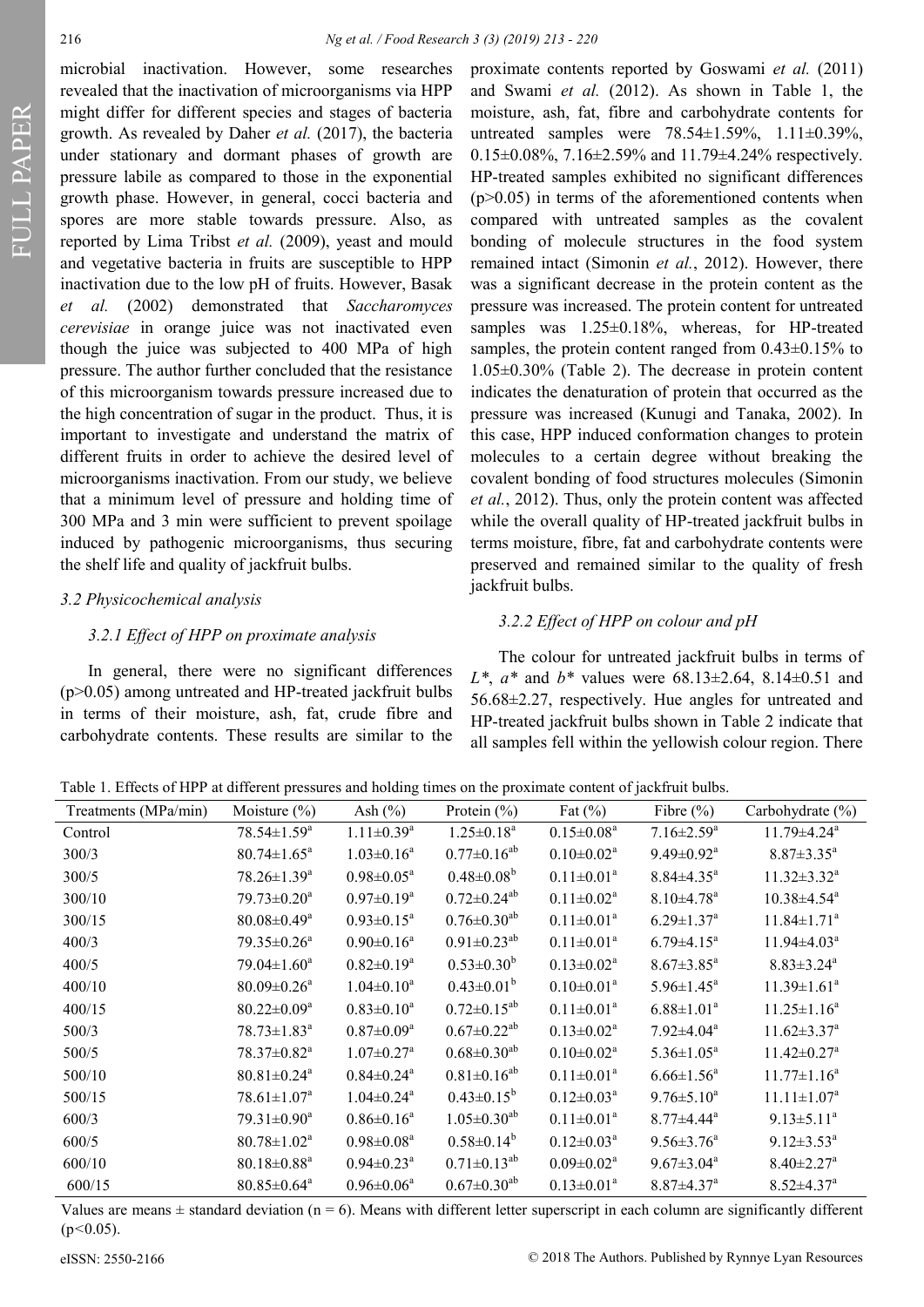Table 2. Effects of HPP at different pressures and holding times on the colour (L\*, a\*, b\*, h\* and ∆ E values), and pH of jackfruit bulbs.

| Treatments | Colour                         |                                   |                                | Hue angle, $h^*$                 | ΔΕ                           | pH                             |
|------------|--------------------------------|-----------------------------------|--------------------------------|----------------------------------|------------------------------|--------------------------------|
| (MPa/min)  | $L^*$ value                    | $a^*$ value                       | $h^*$ value                    | $(^\circ)$                       |                              |                                |
| Control    | $68.13 \pm 2.64^{ab}$          | $8.14 \pm 0.51$ <sub>bcdef</sub>  | $56.68 \pm 2.27$ <sup>ab</sup> | $81.83 \pm 0.32$ <sup>abc</sup>  | $0.00 \pm 0.00$              | $5.27 \pm 0.10^a$              |
| 300/3      | $67.03 \pm 3.03^{ab}$          | $9.59 \pm 0.79$ <sup>abc</sup>    | 59.68 $\pm$ 3.40 <sup>ab</sup> | $80.86 \pm 0.78$ <sup>bcde</sup> | $4.92 \pm 2.80^a$            | $5.10 \pm 0.05^{\rm b}$        |
| 300/5      | $65.38\pm4.46^b$               | $9.02 \pm 0.50^{\text{abcde}}$    | $54.85 \pm 2.98^{\rm b}$       | $80.65 \pm 0.53$ bcde            | $4.26 \pm 1.54$ <sup>a</sup> | $5.10\pm0.03^b$                |
| 300/10     | $68.39 \pm 3.03^{ab}$          | $7.69 \pm 2.04$ <sup>cdef</sup>   | $56.07 \pm 5.42^{ab}$          | $82.23 \pm 1.73^{ab}$            | $5.55 \pm 2.89^{\mathrm{a}}$ | $5.08 \pm 0.02$ <sup>bc</sup>  |
| 300/15     | $70.18 \pm 3.30$ <sup>ab</sup> | $6.89 \pm 1.44$ <sup>ef</sup>     | 53.35 $\pm$ 4.86 <sup>ab</sup> | $82.61 \pm 1.56^{ab}$            | $6.13 \pm 3.60^a$            | $5.08 \pm 0.02$ bc             |
| 400/3      | $72.09 \pm 3.25^{\mathrm{a}}$  | $6.64 \pm 1.02$ <sup>f</sup>      | 59.58 $\pm$ 3.78 <sup>ab</sup> | $83.46 \pm 0.63^{\text{a}}$      | $4.58 \pm 2.07^a$            | $5.09 \pm 0.02$ <sup>bc</sup>  |
| 400/5      | $70.69 \pm 3.55^{ab}$          | $8.00 \pm 1.93$ bcdef             | 59.13 $\pm$ 5.25 <sup>ab</sup> | $82.35 \pm 1.49^{ab}$            | $6.45 \pm 3.26^{\circ}$      | $5.07 \pm 0.02$ <sup>bcd</sup> |
| 400/10     | $69.22 \pm 5.74^{ab}$          | $7.35 \pm 0.85$ <sup>def</sup>    | $55.82 \pm 3.47^{ab}$          | $82.48 \pm 0.89$ <sup>ab</sup>   | $5.90 \pm 2.97$ <sup>a</sup> | $5.07 \pm 0.02$ <sup>bc</sup>  |
| 400/15     | $72.50 \pm 4.53$ <sup>a</sup>  | $8.53 \pm 0.73$ <sup>abcdef</sup> | $57.54 \pm 5.03^{ab}$          | $81.55 \pm 0.62$ <sup>abcd</sup> | $6.14 \pm 2.40^a$            | $5.04 \pm 0.02$ bcd            |
| 500/3      | $67.90 \pm 2.55^{ab}$          | $8.14 \pm 2.13$ <sup>bcdef</sup>  | 56.19 $\pm$ 3.98 <sup>ab</sup> | $81.80 \pm 1.91$ <sup>abc</sup>  | $4.64 \pm 2.40^a$            | $5.06 \pm 0.04$ bcd            |
| 500/5      | $69.53 \pm 3.12^{ab}$          | $10.12 \pm 1.50^{ab}$             | $57.26 \pm 2.12^{ab}$          | $79.57 \pm 1.39$ <sup>cde</sup>  | $4.22 \pm 1.80^a$            | $5.05 \pm 0.03$ bcd            |
| 500/10     | $70.54 \pm 2.47$ <sup>ab</sup> | $9.51 \pm 0.64$ <sup>abcd</sup>   | 59.13 $\pm$ 3.36 <sup>ab</sup> | $80.84 \pm 0.82$ <sup>bcde</sup> | $5.16 \pm 1.74$ <sup>a</sup> | $5.06 \pm 0.03$ <sup>bcd</sup> |
| 500/15     | $70.75 \pm 4.14^{ab}$          | $8.89 \pm 1.09^{\rm abcde}$       | $60.54 \pm 3.57$ <sup>a</sup>  | $81.60 \pm 1.28$ <sup>abc</sup>  | $6.39 \pm 3.16^a$            | 5.03 $\pm$ 0.02 <sup>bcd</sup> |
| 600/3      | $69.85 \pm 2.09^{ab}$          | $9.74 \pm 1.28$ <sup>abc</sup>    | $60.83{\pm}4.16^a$             | $80.93 \pm 0.81$ <sup>bcde</sup> | $6.18\pm2.36^a$              | 5.03 $\pm$ 0.03 <sup>bcd</sup> |
| 600/5      | $65.79 \pm 2.99^{\rm b}$       | $10.44 \pm 0.85$ <sup>a</sup>     | $56.93\pm4.43^{ab}$            | $79.57 \pm 0.97$ <sup>de</sup>   | $5.16 \pm 1.56^a$            | $5.03 \pm 0.03$ bcd            |
| 600/10     | $66.66 \pm 2.23^{ab}$          | $9.30 \pm 1.22$ <sup>abcd</sup>   | $56.23 \pm 4.52^{ab}$          | $80.60 \pm 1.06$ <sup>bcde</sup> | $4.89 \pm 1.98$ <sup>a</sup> | $5.01 \pm 0.03$ <sup>cd</sup>  |
| 600/15     | $65.77 \pm 1.71^{\circ}$       | $10.45 \pm 0.73$ <sup>a</sup>     | $56.41 \pm 3.29^{ab}$          | $79.46 \pm 1.18$ <sup>e</sup>    | $4.44 \pm 1.69^a$            | $4.98 \pm 0.03^{\text{d}}$     |

Values are means  $\pm$  standard deviation (n = 8). Means with different letter superscript in each column are significantly different  $(p<0.05)$ .

*L\** value represents the lightness of sample; *a\** value represents the redness of sample; *b\** value represents the yellowness of sample; *h\** represents the relative amounts of redness and yellowness;  $\Delta$  E represents the total colour difference of sample

were no distinct colour differences observed immediately after the HPP of jackfruit bulbs. This visual observation is in line with the results reported by [Oey, Lille, Van](file:///C:/Users/Vivian/Downloads/FR-2018-208.docx#_ENREF_35#_ENREF_35)  Loey *et al.* [\(2008\),](file:///C:/Users/Vivian/Downloads/FR-2018-208.docx#_ENREF_35#_ENREF_35) [Daoudi](file:///C:/Users/Vivian/Downloads/FR-2018-208.docx#_ENREF_10#_ENREF_10) *et al.* (2002) and [Ahmed](file:///C:/Users/Vivian/Downloads/FR-2018-208.docx#_ENREF_1#_ENREF_1) *et al.* [\(2005\),](file:///C:/Users/Vivian/Downloads/FR-2018-208.docx#_ENREF_1#_ENREF_1) whereby no visual colour differences were observed immediately after the HPP of fruit-based food products. The visual observation from this study was also coherent with the ∆E values obtained, which were not significantly  $(p<0.05)$  different between untreated and HP-treated jackfruit bulbs. The yellow appearance of jackfruits bulbs is due to the presence of many carotenoid pigments within the cell wall ([De Faria](file:///C:/Users/Vivian/Downloads/FR-2018-208.docx#_ENREF_11#_ENREF_11) *et al.*, [2009\).](file:///C:/Users/Vivian/Downloads/FR-2018-208.docx#_ENREF_11#_ENREF_11) As revealed by Oey, Lille, Van Loey *[et al.](file:///C:/Users/Vivian/Downloads/FR-2018-208.docx#_ENREF_34#_ENREF_34)* [\(2008\),](file:///C:/Users/Vivian/Downloads/FR-2018-208.docx#_ENREF_34#_ENREF_34) carotenoids are pressure-stable pigments in most plant matrix, thus they remained unchanged when subjected to HP treatment. However, some research work disclosed that carotenoid globules diffused easily through plant tissues after pressure treatment due to the modifications to the cell wall membrane ([Vázquez](file:///C:/Users/Vivian/Downloads/FR-2018-208.docx#_ENREF_48#_ENREF_48)-[Gutiérrez](file:///C:/Users/Vivian/Downloads/FR-2018-208.docx#_ENREF_48#_ENREF_48) *et al.*, 2011; [Serment](file:///C:/Users/Vivian/Downloads/FR-2018-208.docx#_ENREF_40#_ENREF_40)-Moreno *et al.*, 2017). Based on the insignificant ∆E values obtained in this study, we believe that the carotenoid pigments remained intact within the cell wall of jackfruit bulbs after HP treatment. As a result, the colour of HP-treated jackfruit bulbs remained unchanged.

The HPP had significant ( $p$ <0.05) effect on the pH of HP-treated jackfruit bulbs. The pH of fresh untreated jackfruit bulbs was 5.27±0.04, whereas the pH for treated jackfruit bulbs varied from 4.98 to 5.10. Previous work by other researchers showed that the pH of HP-

treated fruit beverages decreased along with the increase in pressure due to HPP intensifying the ionic dissociation of water, consequently resulting in the release of  $H^+$ ions ([Jayachandran](file:///C:/Users/Vivian/Downloads/FR-2018-208.docx#_ENREF_23#_ENREF_23) *et al.*, 2015). A similar result was reported by [Kaushik](file:///C:/Users/Vivian/Downloads/FR-2018-208.docx#_ENREF_25#_ENREF_25) *et al.* (2014), whereby the pH of mango pulp decreased by 0.26 units when subjected to pressure treatment. Notably, the decrease in pH is critical towards the survival and growth of microorganisms. Specifically, a low pH inhibits the growth of neutrophilic microorganisms. As mentioned earlier, the pH of HPtreated jackfruit bulbs in our study showed a decrease in value. We believe that HPP induced disruption on the ionic bonding which subsequently led to an increase in the amount of proton ion released from acid molecules present in the fruit. Eventually, this led to a decrease in the pH value of our jackfruit bulbs.

#### *3.2.3 Effect of HPP on texture*

Generally, HPP had significant  $(p<0.05)$  effects on the hardness and chewiness of treated jackfruit bulbs (Table 3). The hardness of untreated jackfruit bulbs was 116.18±32.84 g. Meanwhile, the hardness of HP-treated jackfruit bulbs increased by almost three-fold. A similar trend was observed for the chewiness of treated jackfruit bulbs. This was possibly due to the de-esterification chemical reaction induced by HPP on pectin esterase (PE) present in jackfruit bulbs. As disclosed by Oey, Lille, Van Loey *et al.* [\(2008\) a](file:///C:/Users/Vivian/Downloads/FR-2018-208.docx#_ENREF_35#_ENREF_35)nd [Tangwongchai](file:///C:/Users/Vivian/Downloads/FR-2018-208.docx#_ENREF_45#_ENREF_45) *et al.* [\(2000\),](file:///C:/Users/Vivian/Downloads/FR-2018-208.docx#_ENREF_45#_ENREF_45) the PE released during HPP induced the demethylation process once it comes into contact with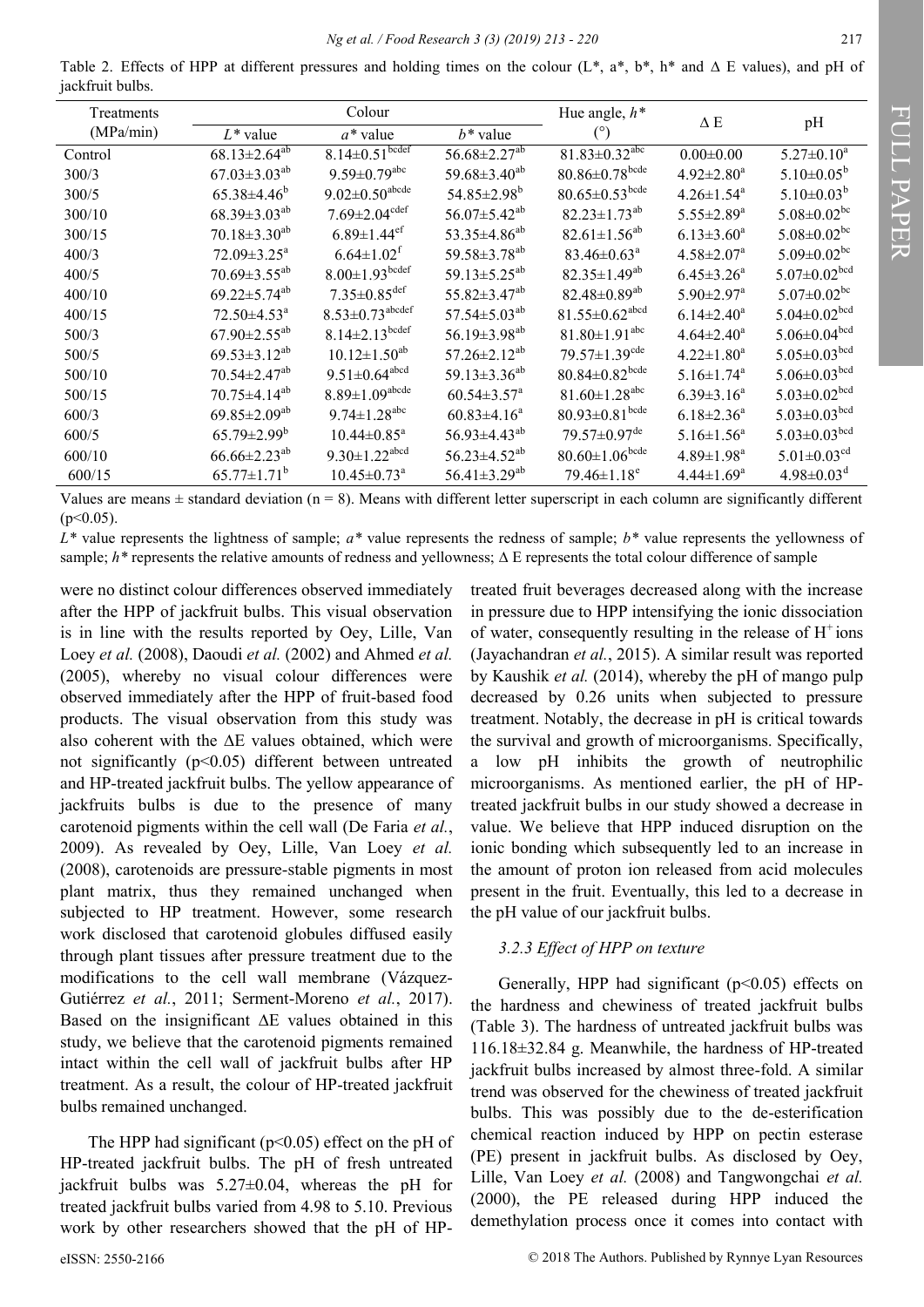highly methylated pectin substrate. A gel network with divalent ions was then formed between the de-esterified pectin (low-methoxy-pectin), resulting in an increase in hardness. Thus, in our case, an increase in the treatment pressure eventually led to a tendency of forming a harder and firmer texture in jackfruit bulbs.

Table 3. Effects of HPP at different pressures and holding times on the texture of jackfruit bulbs.

| Treatments<br>(MPa/min) | Hardness $(g)$                      | Chewiness                          |  |  |
|-------------------------|-------------------------------------|------------------------------------|--|--|
| Control                 | $116.18 \pm 32.84$ <sup>e</sup>     | $76.19 \pm 34.40$ <sup>d</sup>     |  |  |
| 300/3                   | 244.70 $\pm$ 56.00 <sup>cde</sup>   | 89.34±47.62 <sup>cd</sup>          |  |  |
| 300/5                   | 268.46±45.11 <sup>abcd</sup>        | $171.55 \pm 36.92^{ab}$            |  |  |
| 300/10                  | 229.06±90.91 <sup>abcde</sup>       | 131.04±42.37 <sup>abcd</sup>       |  |  |
| 300/15                  | 275.13±98.72 <sup>abcd</sup>        | $162.44 \pm 40.65$ <sup>abcd</sup> |  |  |
| 400/3                   | $218.40\pm38.51^{bcde}$             | $102.57 \pm 36.09^{bcd}$           |  |  |
| 400/5                   | $232.43 \pm 82.01$ <sup>abcde</sup> | $134.71 \pm 54.71$ <sup>abcd</sup> |  |  |
| 400/10                  | 304.74 $\pm$ 64.23 <sup>abc</sup>   | $159.47 \pm 46.86$ <sup>abc</sup>  |  |  |
| 400/15                  | 208.43±42.82bcde                    | $107.55 \pm 26.57$ <sup>bcd</sup>  |  |  |
| 500/3                   | 315.89±33.62 <sup>ab</sup>          | 153.07±41.38 <sup>abcd</sup>       |  |  |
| 500/5                   | $214.98 \pm 67.15$ <sup>abcde</sup> | $107.10\pm43.94^{bcd}$             |  |  |
| 500/10                  | $269.83 \pm 76.74$ <sup>abcd</sup>  | 138.31±28.78 <sup>abcd</sup>       |  |  |
| 500/15                  | 271.95±45.65 <sup>abcd</sup>        | 136.10±24.87 <sup>abcd</sup>       |  |  |
| 600/3                   | 282.97±75.06 <sup>abc</sup>         | 139.88±45.58 <sup>abcd</sup>       |  |  |
| 600/5                   | 337.05±98.24 <sup>a</sup>           | 192.19±57.49 <sup>a</sup>          |  |  |
| 600/10                  | $246.51 \pm 41.11$ <sup>abcd</sup>  | $163.11 \pm 43.66$ <sup>abc</sup>  |  |  |
| 600/15                  | $239.50\pm85.00^{abcde}$            | 130.17±42.27 <sup>abcd</sup>       |  |  |

Values are means  $\pm$  standard deviation (n = 6). Means with different letter superscript in each column are significantly different (p*<*0.05).

#### *3.3 Enzyme activity*

#### *3.3.1 Effect of HPP on PG activity*



Figure 1. Residual PG enzyme activity of HP-treated jackfruit bulbs at:  $\rightarrow$  3min;  $\rightarrow$  5min;  $\rightarrow$  10min;  $\rightarrow$  15min.

The data shows that HPP significantly  $(p<0.05)$ reduced the PG enzyme residual activity to 10% when the treatment of 600 MPa for 15 mins was applied (Figure 1). The results are in agreement with those reported by [Bermejo](file:///C:/Users/Vivian/Downloads/FR-2018-208.docx#_ENREF_6#_ENREF_6)-Prada *et al.* (2014), [Fachin](file:///C:/Users/Vivian/Downloads/FR-2018-208.docx#_ENREF_13#_ENREF_13) *et al.* [\(2002\),](file:///C:/Users/Vivian/Downloads/FR-2018-208.docx#_ENREF_13#_ENREF_13) [Tangwongchai](file:///C:/Users/Vivian/Downloads/FR-2018-208.docx#_ENREF_45#_ENREF_45) *et al.* (2000) reported that the PG present in cherry tomatoes was almost completely inactivated when the cherry tomatoes were subjected to a pressure of 500 MPa at 20°C. In addition, [Shook](file:///C:/Users/Vivian/Downloads/FR-2018-208.docx#_ENREF_41#_ENREF_41) *et al.* [\(2001\)](file:///C:/Users/Vivian/Downloads/FR-2018-208.docx#_ENREF_41#_ENREF_41) concluded that a pressure treatment of 600 MPa at temperatures of 25 and 45°C induced total inactivation of PG present in tomatoes. The inactivation of enzymes via HPP was further explained in the early works of [Knorr \(1993\),](file:///C:/Users/Vivian/Downloads/FR-2018-208.docx#_ENREF_26#_ENREF_26) in which it was reported that high pressure induced changes in the structural conformation of the enzyme. [Ludikhuyze](file:///C:/Users/Vivian/Downloads/FR-2018-208.docx#_ENREF_33#_ENREF_33) *et al.* (2001) revealed that the mechanism of enzyme inactivation via HPP is similar to the mechanism of protein denaturation since protein denaturation was a result of conformation changes. The disruption in structural conformation, even to a small degree and particularly at the active site of the enzyme, would eventually lead to the enzyme losing its capability to synthesize biological activity ([Tsou, 1986\).](file:///C:/Users/Vivian/Downloads/FR-2018-208.docx#_ENREF_47#_ENREF_47) Thus, from this study, we believe that the enzyme activity of PG from jackfruit can easily be altered by pressure as up to 90% inactivation of PG was achieved within the studied pressures and holding times.

#### *3.3.2 Effect of HPP on PE activity*



Figure 2. Residual PE enzyme activity of HP-treated jackfruit bulbs at:  $\rightarrow$  3min;  $\rightarrow$  5min;  $\rightarrow$  10min;  $\rightarrow$  15min.

Figure 2 shows that HPP significantly  $(p<0.05)$ reduced the PE enzyme residual activity to 37% at 600 MPa for 15 min. The results are in accordance with those reported by [Houben](file:///C:/Users/Vivian/Downloads/FR-2018-208.docx#_ENREF_21#_ENREF_21) *et al.* (2012), whereby high pressure treatment of 800 MPa for 10 min at ambient temperature induced up to 30% PE inactivation in tomato puree. Meanwhile, 50% PE inactivation was obtained by [Rao](file:///C:/Users/Vivian/Downloads/FR-2018-208.docx#_ENREF_38#_ENREF_38) *et al.* [\(2014\) w](file:///C:/Users/Vivian/Downloads/FR-2018-208.docx#_ENREF_38#_ENREF_38)hen they subjected their samples (peach juice) to a treatment of 600 MPa for 25 mins at ambient temperature. These results indicated that jackfruit PE appeared to be very pressure-stable even when subjected to 600 MPa high pressure treatment. There were studies reporting that PE from some fruit source is pressurestable due to the protection of food components present in the fruit composition [\(Balogh](file:///C:/Users/Vivian/Downloads/FR-2018-208.docx#_ENREF_4#_ENREF_4) *et al.*, 2004; [Katsaros](file:///C:/Users/Vivian/Downloads/FR-2018-208.docx#_ENREF_24#_ENREF_24) *et al.*[, 2017\)](file:///C:/Users/Vivian/Downloads/FR-2018-208.docx#_ENREF_24#_ENREF_24). In other words, PE is more resistant to pressure when embedded in an intact tissue as compared to when it is in its purified form. However, [Knorr](file:///C:/Users/Vivian/Downloads/FR-2018-208.docx#_ENREF_27#_ENREF_27) *et al.* [\(2006\) r](file:///C:/Users/Vivian/Downloads/FR-2018-208.docx#_ENREF_27#_ENREF_27)evealed that enzymes' resistance to inactivation is very likely attributed to the presence of different isomers of a particular enzyme. Also, from the study of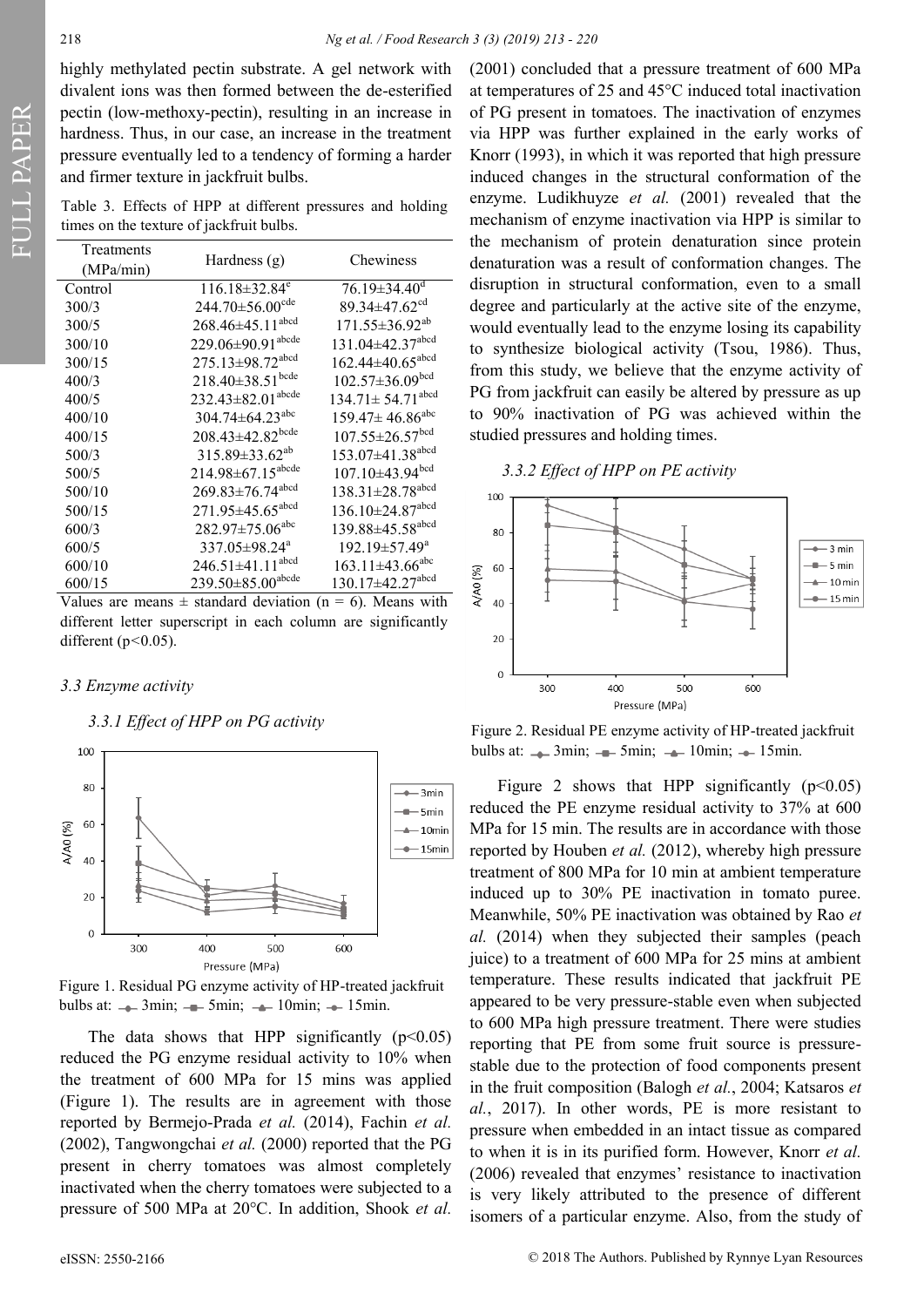orange PE which was carried out at a molecular level, it was revealed that HPP alone is insufficient to induce a tertiary structural conformation change in PE from its secondary structure molecule phase [\(Alexandrakis](file:///C:/Users/Vivian/Downloads/FR-2018-208.docx#_ENREF_2#_ENREF_2) *et al.*, [2014\).](file:///C:/Users/Vivian/Downloads/FR-2018-208.docx#_ENREF_2#_ENREF_2) This results in PE being able to maintain its substrate-enzyme binding site. Thus, in this context, we believe that the PE from jackfruit is also pressure-stable, whereby the HP-treated jackfruit PE maintained its secondary structure similar to untreated protein molecules. Only partial inactivation of PE enzyme could be achieved within the studied pressures and holding times.

## **4. Conclusion**

HPP successfully inactivated the vegetative pathogenic microorganisms and had no significant effects on the proximate content of jackfruit bulbs. In addition, HPP had no significant (p<0.05) effect on ∆E indicator of total colour difference but significantly  $(p<0.05)$  increased the hardness and chewiness of jackfruit bulbs. Also, HPP significantly  $(p<0.05)$  reduced the activity of PG and PE, albeit to a varying degree of success.

## **Acknowledgments**

The work was supported by the Putra Grant, Universiti Putra Malaysia (Project Number: GP-IPS/2016/9496900).

## **References**

- Ahmed, J., Ramaswamy, H.S. and Hiremath, N. (2005). The effect of high pressure treatment on rheological characteristics and colour of mango pulp. *International Journal of Food Science and Technology,* 40(8), 885-895. [https://doi.org/10.1111/](https://doi.org/10.1111/j.1365-2621.2005.01026.x) j.1365-[2621.2005.01026.x](https://doi.org/10.1111/j.1365-2621.2005.01026.x)
- Alexandrakis, Z., Katsaros, G., Stavros, P., Katapodis, P., Nounesis, G. and Taoukis, P. (2014). Comparative Structural Changes and Inactivation Kinetics of Pectin Methylesterases from Different Orange Cultivars Processed by High Pressure. *Food and Bioprocess Technology,* 7(3), 853-867. https:// [doi.org/10.1007/s11947](https://doi.org/10.1007/s11947-013-1087-7)-013-1087-7
- AOAC. (1995). Official methods of analysis of AOAC International. Maryland, USA: AOAC
- Balogh, T., Smout, C., Nguyen, B.L., Van Loey, A.M. and Hendrickx, M. E. (2004). Thermal and highpressure inactivation kinetics of carrot pectin methylesterase: from model system to real foods. *Innovative Food Science and Emerging Technologies,* 5(4), 429-436. [https://doi.org/10.1016/](https://doi.org/10.1016/j.ifset.2004.06.002)

## [j.ifset.2004.06.002](https://doi.org/10.1016/j.ifset.2004.06.002)

- Basak, S., Ramaswamy, H. and Piette, J. (2002). High pressure destruction kinetics of Leuconostoc mesenteroides and Saccharomyces cerevisiae in single strength and concentrated orange juice. *Innovative Food Science and Emerging Technologies,* 3(3), 223-231. [https://doi.org/10.1016/](https://doi.org/10.1016/S1466-8564(02)00008-5) S1466-[8564\(02\)00008](https://doi.org/10.1016/S1466-8564(02)00008-5)-5
- Bermejo-Prada, A., Van Buggenhout, S., Otero, L., Houben, K., Van Loey, A. and Hendrickx, M. E. (2014). Kinetics of thermal and high-pressure inactivation of avocado polygalacturonase. *Innovative Food Science and Emerging Technologies,* 26, 51-58. [https://doi.org/10.1016/](https://doi.org/10.1016/j.ifset.2014.05.005) [j.ifset.2014.05.005](https://doi.org/10.1016/j.ifset.2014.05.005)
- Caner, C., Aday, M.S. and Demir, M. (2008). Extending the quality of fresh strawberries by equilibrium modified atmosphere packaging. *European Food Research and Technology,* 227(6), 1575-1583. [https://doi.org/10.1007/s00217](https://doi.org/10.1007/s00217-008-0881-3)-008-0881-3
- Chakraborty, S., Baier, D., Knorr, D. and Mishra, H. N. (2015). High pressure inactivation of polygalacturonase, pectin methylesterase and polyphenoloxidase in strawberry puree mixed with sugar. *Food and Bioproducts Processing,* 95, 281- 291.<https://doi.org/10.1016/j.fbp.2014.10.016>
- Daher, D., Le Gourrierec, S. and Pérez-Lamela, C. (2017). Effect of high pressure processing on the microbial inactivation in fruit preparations and other vegetable based beverages. *Agriculture,* 7(9), 72. <https://doi.org/10.3390/agriculture7090072>
- Daoudi, L., Quevedo, J., Trujillo, A.-J., Capdevila, F., Bartra, E., Mínguez, S. and Guamis, B. (2002). Effects of High-Pressure Treatment on the Sensory Quality of White Grape Juice. *High Pressure Research,* 22(3-4), 705-709.
- De Faria, De Rosso, V. and Mercadante, A. (2009). Carotenoid composition of jackfruit (Artocarpus heterophyllus), determined by HPLC-PDA-MS/MS. *Plant Foods for Human Nutrition,* 64(2), 108-115. [https://doi.org/10.1007/s11130](https://doi.org/10.1007/s11130-009-0111-6)-009-0111-6
- Denoya, G.I., Vaudagna, S.R. and Polenta, G. (2015). Effect of high pressure processing and vacuum packaging on the preservation of fresh-cut peaches. *LWT - Food Science and Technology,* 62(1), 801- 806.<https://doi.org/10.1016/j.lwt.2014.09.036>
- Fachin, D., Loey, A.V., VanLoeyIndrawati, A., Ludikhuyze, L. and Hendrickx, M. (2002). Thermal and High‐Pressure Inactivation of Tomato Polygalacturonase: A Kinetic Study. *Journal of Food Science,* 67(5), 1610-1615. [https://doi.org/10.1111/](https://doi.org/10.1111/j.1365-2621.2002.tb08692.x) j.1365-[2621.2002.tb08692.x](https://doi.org/10.1111/j.1365-2621.2002.tb08692.x)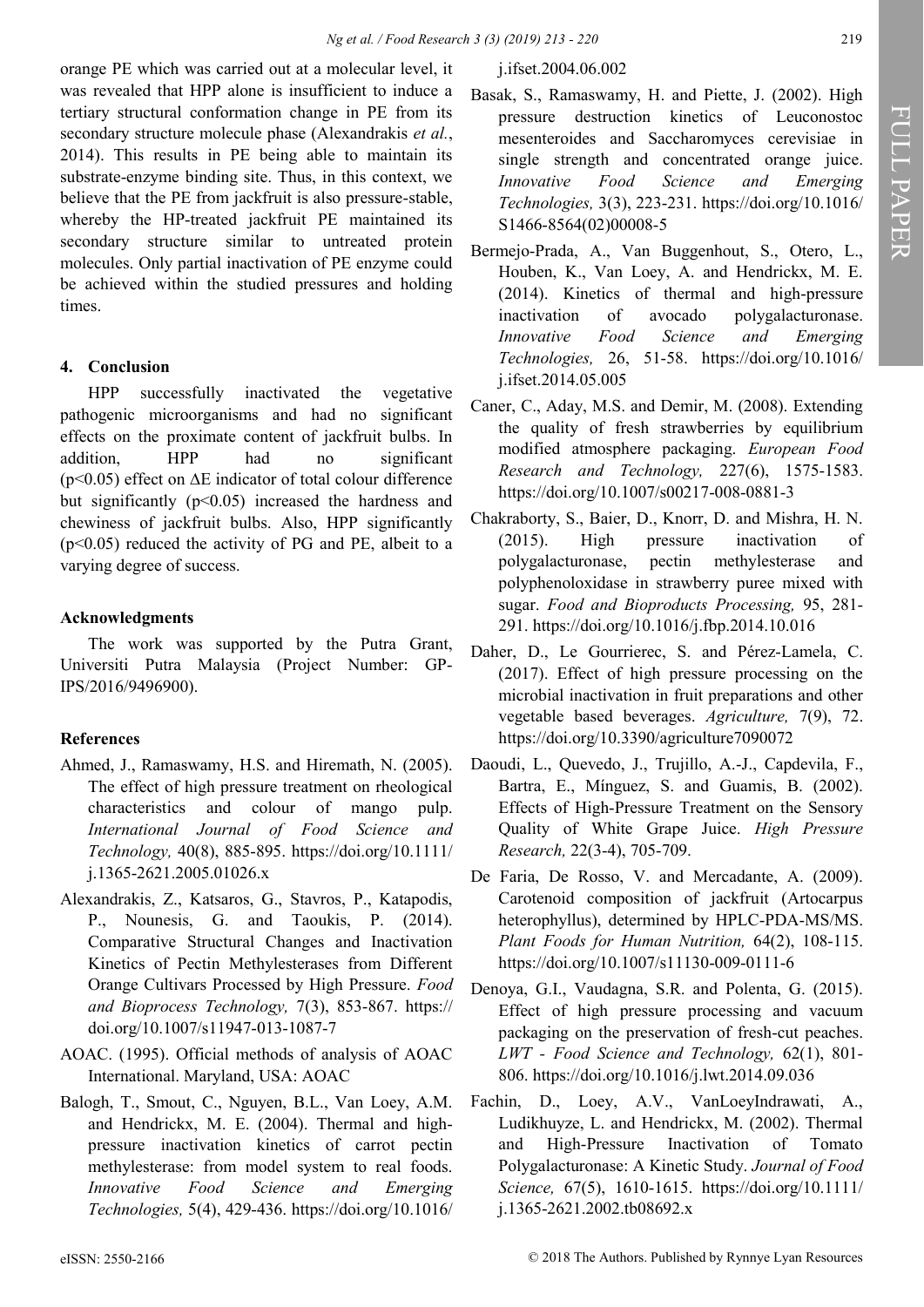- Farheen, T., Ranganna, B. and Munishamanna, K.B. (2014). Vacuum packaging of minimally processed jackfruit bulbs for long distance transportation. *Mysore Journal of Agricultural Sciences,* 48(3), 351- 357.
- Feng, P., Weagant, S.D., Grant, M.A., Burkhardt, W., Shellfish, M. and Water, B. (2002). BAM: Enumeration of *Escherichia coli* and the Coliform Bacteria. Bacteriological Analytical Manual. Retrieved from FDA BAM website: https:// www.fda.gov/food/foodscienceresearch/ laboratorymethods/ucm064948.htm
- Gao, G., Ren, P., Cao, X., Yan, B., Liao, X., Sun, Z. and Wang, Y. (2016). Comparing quality changes of cupped strawberry treated by high hydrostatic pressure and thermal processing during storage. *Food and Bioproducts Processing,* 100, 221-229. <https://doi.org/10.1016/j.fbp.2016.06.017>
- Goswami, C., Hossain, M., Kader, H. and Islam, R. (2011). Assessment of physicochemical properties of jackfruits'(*Artocarpus heterophyllus* Lam) pulps. *Journal of Horticulture, Forestry and Biotechnology,*  15(3), 26-31.
- Gross, K.C. (1982). A rapid and sensitive spectrophotometric method for assaying polygalacturonase using 2-cyanoacetamide. *HortScience,* 17(6), 933-934.
- Hagerman, A.E. and Austin, P.J. (1986). Continuous spectrophotometric assay for plant pectin methyl esterase. *Journal of Agricultural and Food Chemistry,* 34(3), 440-444. [https://doi.org/10.1021/](https://doi.org/10.1021/jf00069a015) [jf00069a015](https://doi.org/10.1021/jf00069a015)
- Hite, B.H. (1899). The effect of pressure in the preservation of milk : a preliminary report. West Virginia, USA: West Virginia Agricultural Experiment Station.
- Houben, K., Jamsazzadeh Kermani, Z., Van Buggenhout, S., Jolie, R.P., Van Loey, A.M. and Hendrickx, M. E. (2012). Thermal and High-Pressure Stability of Pectin methylesterase, Polygalacturonase, β-Galactosidase and α-Arabinofuranosidase in a Tomato Matrix: Towards the Creation of Specific Endogenous Enzyme Populations Through Processing. *Food and Bioprocess Technology,* 6(12), 3368-3380. https:// [doi.org/10.1007/s11947](https://doi.org/10.1007/s11947-012-0984-5)-012-0984-5
- Houška, M., Strohalm, J., Kocurová, K., Totušek, J., Lefnerová, D., Tříska, J. and Paulíčková, I. (2006). High pressure and foods—fruit/vegetable juices. *Journal of Food Engineering,* 77(3), 386-398. <https://doi.org/10.1016/j.jfoodeng.2005.07.003>

Jayachandran, L.E., Chakraborty, S. and Rao, P.S.

(2015). Effect of high pressure processing on physicochemical properties and bioactive compounds in litchi based mixed fruit beverage. *Innovative Food Science and Emerging Technologies,* 28, 1-9. [https://doi.org/10.1016/](https://doi.org/10.1016/j.ifset.2015.01.002) [j.ifset.2015.01.002](https://doi.org/10.1016/j.ifset.2015.01.002)

- Katsaros, G., Alexandrakis, Z. and Taoukis, P. (2017). Kinetic Assessment of High Pressure Inactivation of Different Plant Origin Pectinmethylesterase Enzymes. *Food Engineering Reviews*, 3, 170-189. [https://doi.org/10.1007/s12393](https://doi.org/10.1007/s12393-016-9153-3)-016-9153-3
- Kaushik, N., Kaur, B.P., Rao, P.S. and Mishra, H.N. (2014). Effect of high pressure processing on color, biochemical and microbiological characteristics of mango pulp (*Mangifera indica* cv. Amrapali). *Innovative Food Science and Emerging Technologies,* 22(Suppl. C), 40-50. https:// [doi.org/10.1016/j.ifset.2013.12.011](https://doi.org/10.1016/j.ifset.2013.12.011)
- Knorr, D. (1993). Effects of high-hydrostatic-pressure processes on food safety and quality. *Food Technology,* 47, 156-161.
- Knorr, D., Heinz, V. and Buckow, R. (2006). High pressure application for food biopolymers. *Biochimica et Biophysica Acta (BBA) - Proteins and Proteomics,* 1764(3), 619-631. https:// [doi.org/10.1016/j.bbapap.2006.01.017](https://doi.org/10.1016/j.bbapap.2006.01.017)
- Kunugi, S. and Tanaka, N. (2002). Cold denaturation of proteins under high pressure. *Biochimica et Biophysica Acta (BBA) - Protein Structure and Molecular Enzymology,* 1595(1), 329-344. https:// [doi.org/10.1016/S0167](https://doi.org/10.1016/S0167-4838(01)00354-5)-4838(01)00354-5
- Kusumaningrum, D., Lee, S.-H., Lee, W.-H., Mo, C. and Cho, B.-K. (2015). A Review of Technologies to Prolong the Shelf Life of Fresh Tropical Fruits in Southeast Asia. *Journal of Biosystems Engineering*, 40(4), 345-358. [https://doi.org/10.5307/](https://doi.org/10.5307/JBE.2015.40.4.345) [JBE.2015.40.4.345](https://doi.org/10.5307/JBE.2015.40.4.345)
- Leyva-Daniel, D.E., Escobedo-Avellaneda, Z., Villalobos-Castillejos, F., Alamilla-Beltrán, L. and Welti-Chanes, J. (2017). Effect of high hydrostatic pressure applied to a Mexican honey to increase its microbiological and functional quality. *Food and Bioproducts Processing,* 102, 299-306. https:// [doi.org/10.1016/j.fbp.2017.01.001](https://doi.org/10.1016/j.fbp.2017.01.001)
- Lima Tribst, A.A., de Souza Sant'Ana, A. and de Massaguer, P.R. (2009). Microbiological quality and safety of fruit juices—past, present and future perspectives. *Critical Reviews in Microbiology,* 35 (4), 310-339. https:// [doi.org/10.3109/10408410903241428](https://doi.org/10.3109/10408410903241428)
- Linton, M. and Patterson, M.F. (2000). High pressure processing of foods for microbiological safety and